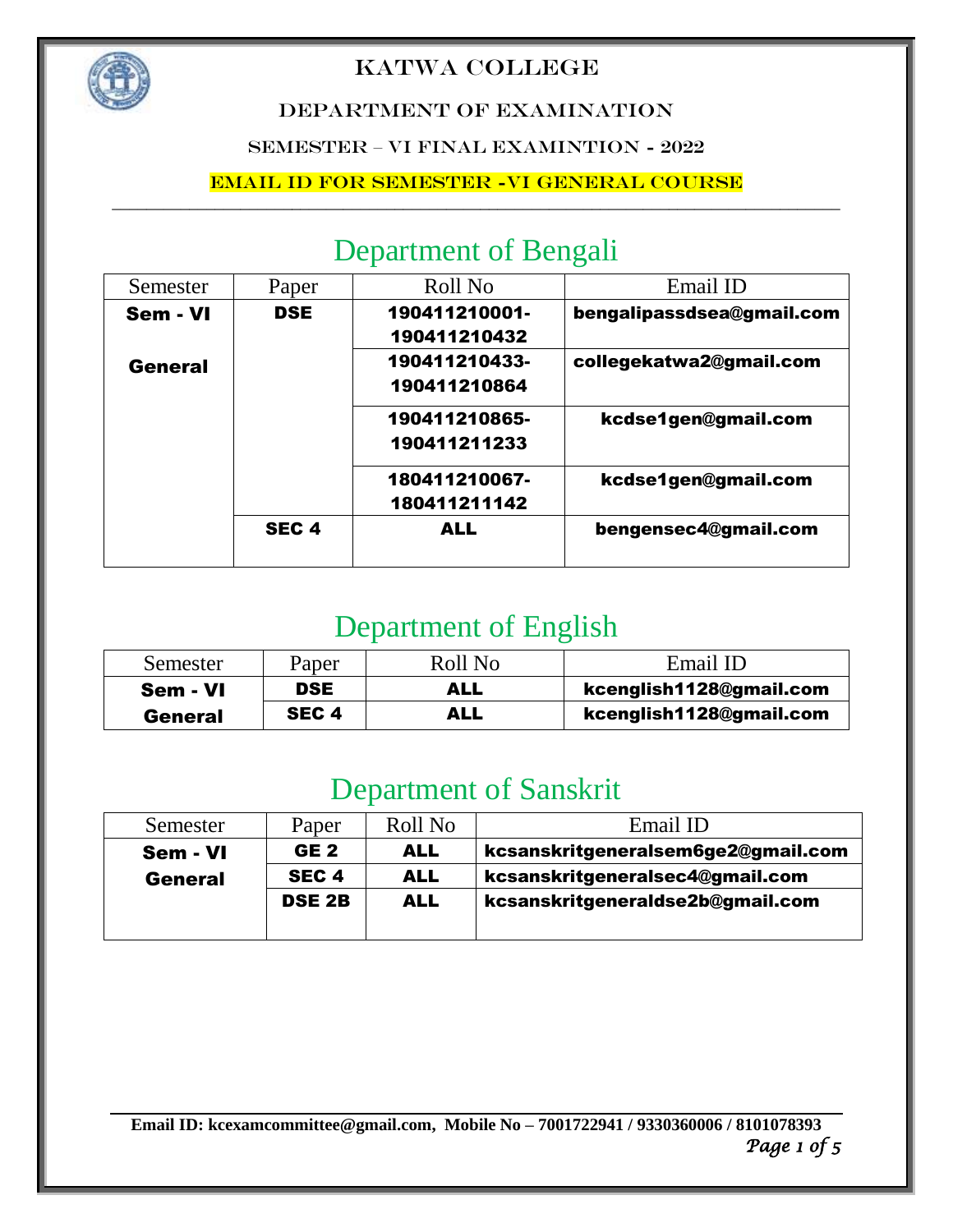

DEPARTMENT OF EXAMINATION

SEMESTER – VI FINAL EXAMINTION - 2022

Email ID for Semester -VI General course

## Department of History

| Semester       | Paper            | Roll No                        | Email ID                       |
|----------------|------------------|--------------------------------|--------------------------------|
| Sem - VI       | <b>DSE 1B/2B</b> | i)180411210067 -               | scriptsrrs@gmail.com           |
|                |                  | 180411211142                   |                                |
| <b>General</b> |                  | ii) 190411210001               |                                |
|                |                  | - 190411210204                 |                                |
|                |                  | 190411210205                   | historykatwacollege@gmail.co   |
|                |                  | 190411210385                   | m                              |
|                |                  | 190411210386<br>$\blacksquare$ | moupd14@gmail.com              |
|                |                  | 190411210601                   |                                |
|                |                  | 190411210602                   | katcolhistmb22@gmail.com       |
|                |                  | 190411210800                   |                                |
|                |                  | 190411210801                   | scriptshistory@gmail.com       |
|                |                  | 190411211026                   |                                |
|                |                  | 190411211028<br>$\blacksquare$ | subhistorykat@gmail.com        |
|                |                  | 190411211233                   |                                |
|                |                  |                                |                                |
|                | GE <sub>2</sub>  | i)180411210314                 | scriptsrrs@gmail.com           |
|                |                  | to 180411210426                |                                |
|                |                  | ii)190411210009                |                                |
|                |                  | to 190411210297                |                                |
|                |                  | 190411210321 to                | historykatwacollege@gmail.com  |
|                |                  | 190411210643                   |                                |
|                |                  | 190411210653 to                | moupd14@gmail.com              |
|                |                  | 190411210936                   |                                |
|                |                  | 190411210948 to                | katcolhistmb22@gmail.com       |
|                |                  | 190411211231                   |                                |
|                |                  |                                |                                |
|                | SEC <sub>4</sub> | i)180411210067                 | historyanswerscripts@gmail.com |
|                |                  | to 180411211142                |                                |
|                |                  | ii)19041120001 to              |                                |
|                |                  | 190411210590                   |                                |

**Email ID[: kcexamcommittee@gmail.com,](mailto:kcexamcommittee@gmail.com) Mobile No – 7001722941 / 9330360006 / 8101078393** *Page 2 of 5*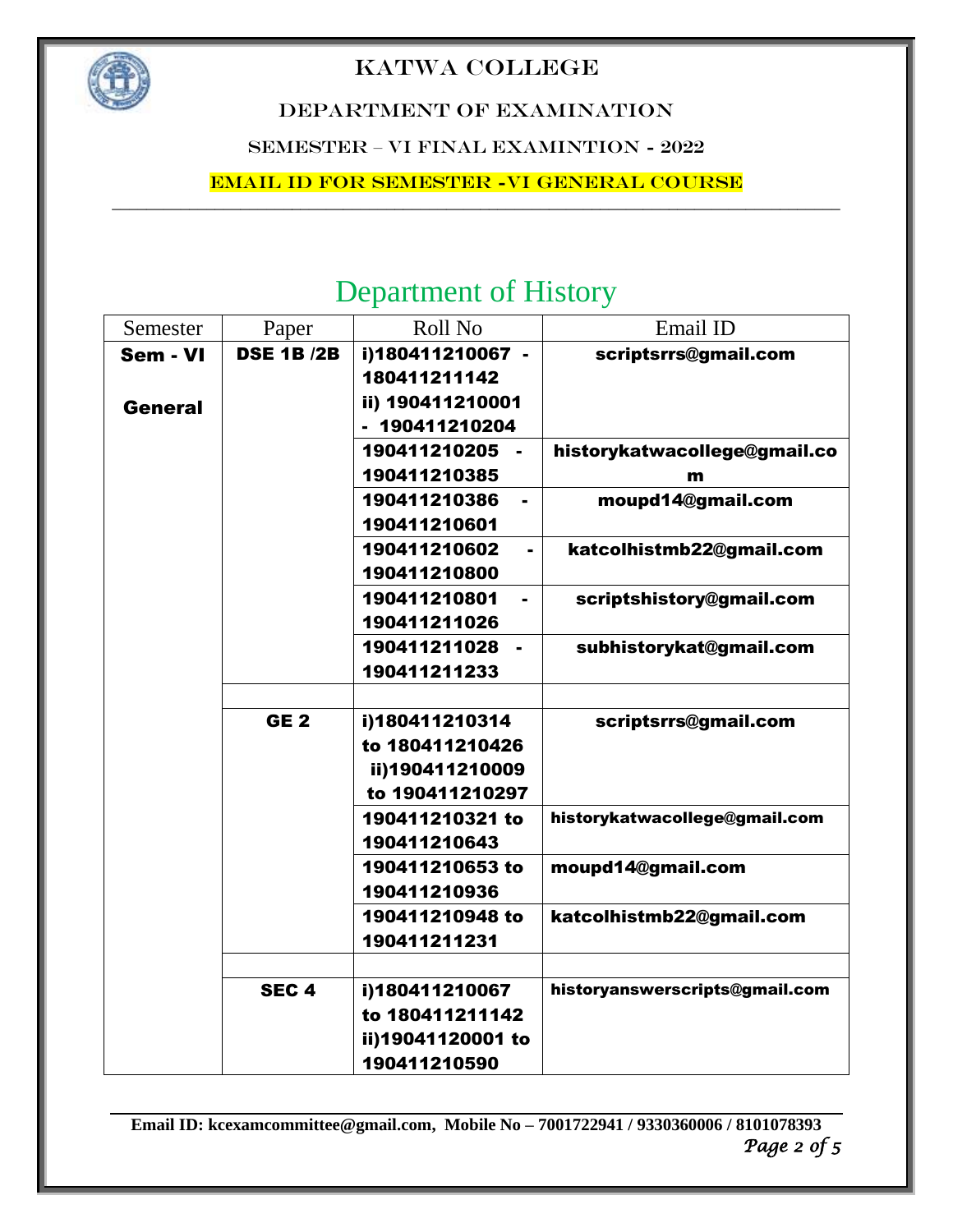

#### DEPARTMENT OF EXAMINATION

#### SEMESTER – VI FINAL EXAMINTION - 2022

#### Email ID for Semester -VI General course

|  | 190411210601<br>to190411211233 | subhistorykat@gmail.com |
|--|--------------------------------|-------------------------|
|  |                                |                         |

#### Department of Philosophy

| Semester       | Paper            | Roll No | Email ID                      |
|----------------|------------------|---------|-------------------------------|
| Sem - VI       | <b>DSE 1B</b>    | ALL     | katwa.college123@gmail.com    |
|                | GE <sub>2</sub>  | ALL     | h112philosophy.cc14@gmail.com |
| <b>General</b> | SEC <sub>4</sub> | ALL     | bcde1874@gmail.com            |

## Department of Political Science

| Semester       | Paper            | Roll No | Email ID                    |
|----------------|------------------|---------|-----------------------------|
| Sem - VI       | GE <sub>2</sub>  | ALL     | geopolscience2021@gmail.com |
|                | <b>DSE</b>       | ALL     | biswajitmon81@gmail.com     |
| <b>General</b> | SEC <sub>4</sub> | ALL     | smallick20387@gmail.com     |

## Department of Geography

| Semester       | Paper         | Roll No | Email ID             |
|----------------|---------------|---------|----------------------|
| Sem - VI       | <b>DSE 1B</b> | ALL     | kkrmita777@gmail.com |
| <b>General</b> |               |         |                      |

## Department of Economics

| Semester       | Paper            | Roll No    | Email ID                  |
|----------------|------------------|------------|---------------------------|
| Sem - VI       | <b>DSE 1B</b>    | ALL        | moumitas.ad2017@gmail.com |
| <b>General</b> | SEC <sub>4</sub> | <b>ALL</b> | envsbankim2021@gmail.com  |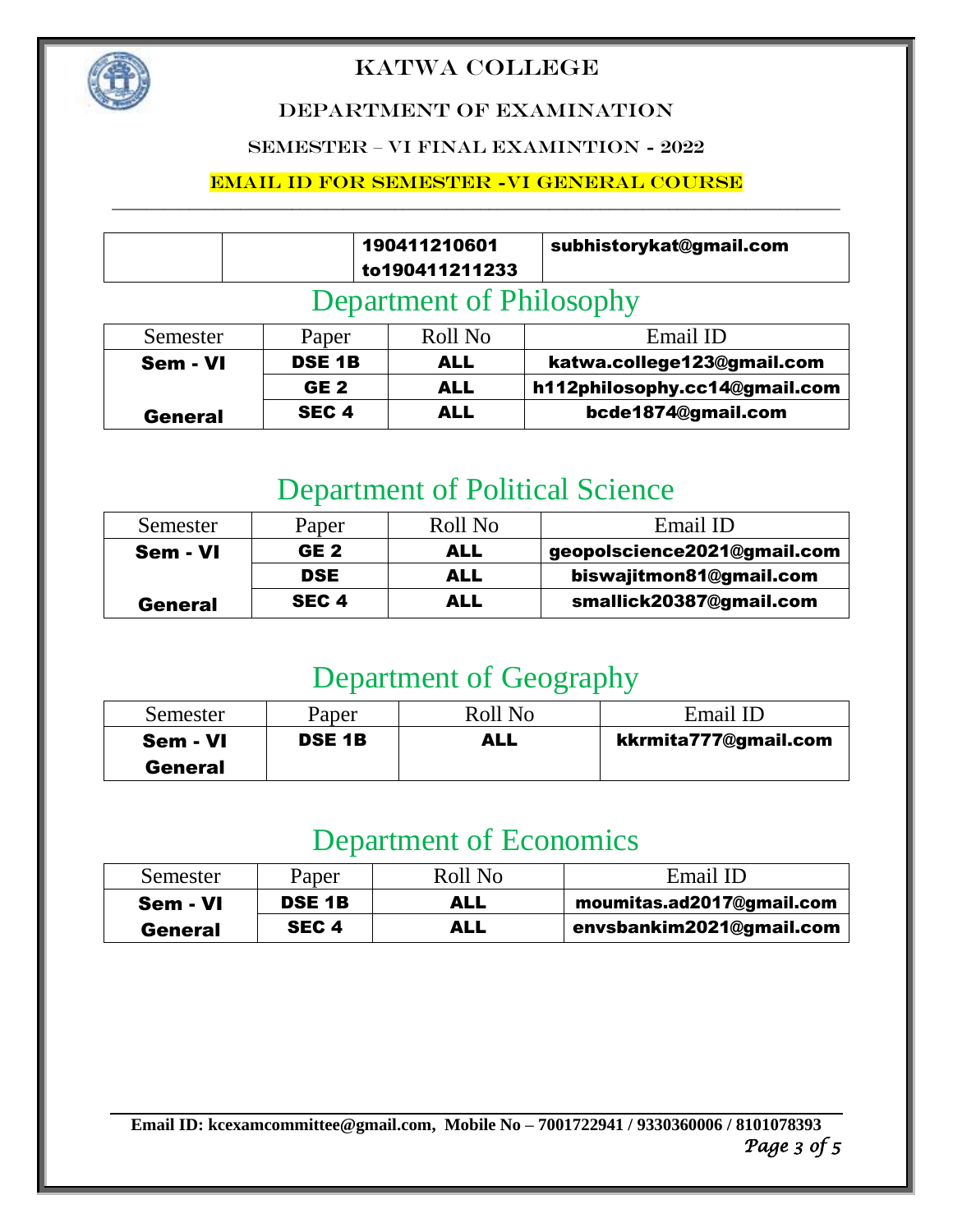

DEPARTMENT OF EXAMINATION

SEMESTER – VI FINAL EXAMINTION - 2022

Email ID for Semester -VI General course

## Department of Commerce

| Semester       | Paper            | Roll No    | Email ID                     |
|----------------|------------------|------------|------------------------------|
| Sem - VI       | SEC <sub>4</sub> | ALL        | comstudentkc@gmail.com       |
|                | GE <sub>2</sub>  | ALL        | kbkatwacollege@gmail.com     |
| <b>General</b> | DSE <sub>3</sub> | <b>ALL</b> | skkatwacollege2020@gmail.com |
|                | DSE <sub>4</sub> | ALL        | kcarunpatra@gmail.com        |

### Department of Chemistry

| Semester       | Paper            | Roll No | Email ID                    |
|----------------|------------------|---------|-----------------------------|
| Sem - VI       | <b>DSE 1B</b>    | ALL     | gtm.icbu@gmail.com          |
| <b>General</b> | SEC <sub>4</sub> | ALL     | km.kc.chemistry21@gmail.com |

### Department of Physics

| Semester       | Paper        | Roll No | Email ID                 |
|----------------|--------------|---------|--------------------------|
| Sem - VI       | <b>DSE1B</b> | ALL     | onlineexam2122@gmail.com |
| <b>General</b> |              |         |                          |

### Department of Mathematics

| Semester       | Paper        | Roll No | Email ID            |
|----------------|--------------|---------|---------------------|
| Sem - VI       | <b>DSE1B</b> | ALL     | ab2021.kc@gmail.com |
| <b>General</b> |              |         |                     |

### Department of Electronics

| $\tilde{\phantom{a}}$<br>$  -$<br>$\sim$ $\sim$<br>Semester | 'aper | ै<br>----- | <br>$-11111111$ |
|-------------------------------------------------------------|-------|------------|-----------------|
|                                                             |       |            |                 |

**Email ID[: kcexamcommittee@gmail.com,](mailto:kcexamcommittee@gmail.com) Mobile No – 7001722941 / 9330360006 / 8101078393** *Page 4 of 5*